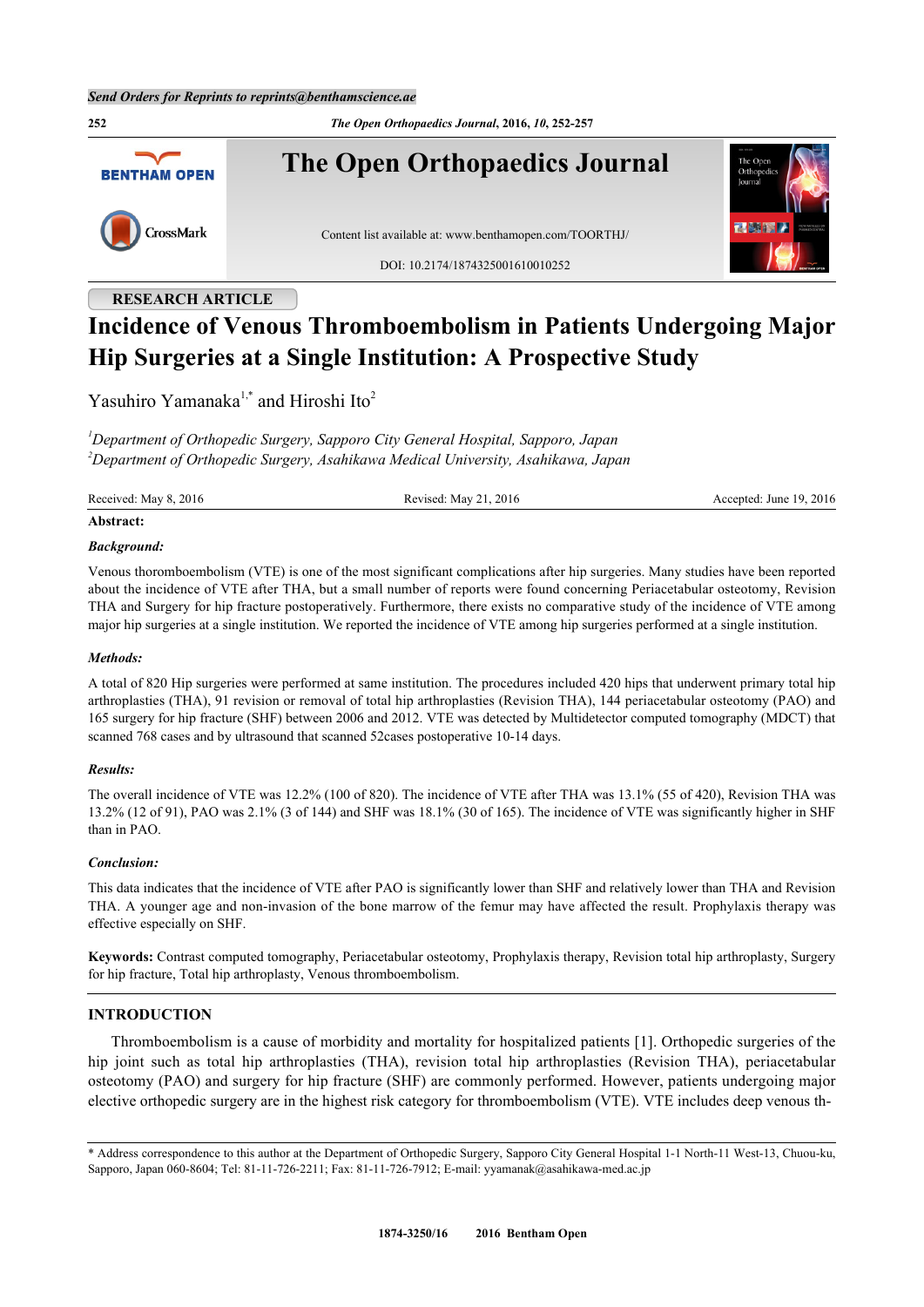rombosis (DVT) and pulmonary embolism (PTE), is considered to be one of the most significant complications after primary THA, and a relatively large number of studies have been reported. However, a small number of reports have been found in the incidence of VTE concerning PAO, Revision THA and SHF postoperatively.

In an aging society, there will be a higher number of patients who receive THA. This indicates that there will be a higher number of patients who need revised THA potentially. This may evoke risk of complications postoperatively, including VTE. Developmental dysplasia of the hip with associated structural instability is a cause of secondary osteoarthritis. When this is left untreated, the hip degeneration will progress possibly to the point of end-stage disease. To prevent secondary osteoarthritis, various corrective hip osteotomy techniques have been described for the treatment of symptomatic dysplasia. We have performed modified periacetabular osteotomy without massive bone graft [[2\]](#page-5-1). There exist a few reports concerning incidence of VTE after PAO. Hip fractures are common, especially in elder with osteoporosis. A patient with a hip fracture is exposed to a variety of risks and a significant mortality with or without operation. The complications include hip joint infection, pressure sores, myocardial infarction, urinary tract infection, pneumonia and VTE.

Most previous research has been limited to risk factors for VTE among patients undergoing THA. We focus on the incidence of VTE among major hip surgeries at the same institution, with almost the same protocol of rehabilitation, receiving routine thromboprophylaxis. To the best of our knowledge, there was no comparative study of VTE among four major hip surgeries performed at the same Hospital. The aim of this article is to investigate the incidence of VTE in patients operated THA, Revision THA, PAO and SHF at a single institution.

# **MATERIALS AND METHODS**

We retrospectively studied patients who underwent hip surgeries (820 hips) at Asahikawa Medical University between 2006 and 2012. The study group included 168 men and 652 women. The procedures included 420 hips that underwent primary THA, 91 revised or removal of total hip arthroplasties (Revision THA), 144 PAO and 165 SHF at same institution (Table **[1](#page-1-0)**). 20 patients had multiple operations.

<span id="page-1-0"></span>

|  | Table 1. Sex, age, operation time and intraoperative blood loss of each operation. |  |  |  |  |
|--|------------------------------------------------------------------------------------|--|--|--|--|
|  |                                                                                    |  |  |  |  |

|                                            | THA(420)        | Rev.THA(91)        | PAO(144)          | SHF(165)        |
|--------------------------------------------|-----------------|--------------------|-------------------|-----------------|
| Sex, male/female                           | 89/331          | 25/66              | 19/125            | 35/130          |
| Age, mean $y\pm SD$                        | $62.4 \pm 12.1$ | $168.3 \pm 11.4$   | $32.2 \pm 11.4$   | $79.2 \pm 12.1$ |
| Operation Time, mean min $\pm$ SD          | $61.4 \pm 20.5$ | $126.9 \pm 51.3$   | $99.7 \pm 25.4$   | $55.0\pm 27.3$  |
| Intraoperative Blood loss, mean $ml\pm SD$ | $296 \pm 220.9$ | $1647.9 \pm 522.1$ | $449.9 \pm 320.8$ | $115 \pm 229.2$ |

Primary THA: all the procedures were performed through the posteolateral approach without trochanteric osteotomy. The mean age of the patients was 62.4±12.1 years. The mean time of operation was 61.4±20.5 min. The mean amount of intraoperative total blood loss was 296.3±220.9 ml. Revision THA: 72 hips had revision surgery and 19 hips were removed implant because of infection. 18 of 19 cases were referred to our hospital for definitive treatment. The mean age of the patients was  $68.3\pm11.4$  years. The mean time of operation was  $126.9\pm51.3$  min. The mean amount of intraoperative total blood loss was 647.9±522.1ml. PAO: 106 cases of Rotational acetabular osteotomy (RAO) and 38 cases of Chiari pelvic osteotomy (CPO) were performed through an Ollier lateral U approach along with a trochanteric osteotomy [[3](#page-5-2)]. The greater trochanter with its tendinous insertion was then retracted proximally to expose the entire joint capsule. Then pelvic osteotomy was performed with use of reciprocating power saw (CPO) or with a curved osteotome (RAO). Two mm-diameter Kirschner wires were inserted from the proximal part of the ilium into the ischium to fix the fragment in position (CPO) or four bioabsorbable cortical screws were inserted to fix the acetabular fragment (RAO). The freed greater trochanter was reduced and fixed with two 6.5mm metallic cancellous screws. The mean age of the patients was 32.2±11.4 years. The mean time of operation was 99.7±25.4 min. The mean amount of intraoperative total blood loss was 449.9±320.8ml. SHF: surgical devices included 84 femoral short nail (FSN); 21 compression hip screws (CHS); 21 cannulated cancellous screws (CCHS) and 39 bipolar hip prostheses (BHP) with cement stem. The mean age of the patients was 79.2±12.1years. The mean time of operation was 55.0±27.3 min. The mean amount of intraoperative total blood loss was 115.5±229.2 ml.

All patients were treated with mechanical thromboprophylaxis (pressure stockings or compression devices) after the operation for three days. The patients who were not detected VTE preoperatively were applied compression devices and were not examined preoperatively applied pressure stockings because applying compression devices to the patients who have DVT preoperatively may course PTE. Active range of motion, quadriceps, and straight leg-raising exercise were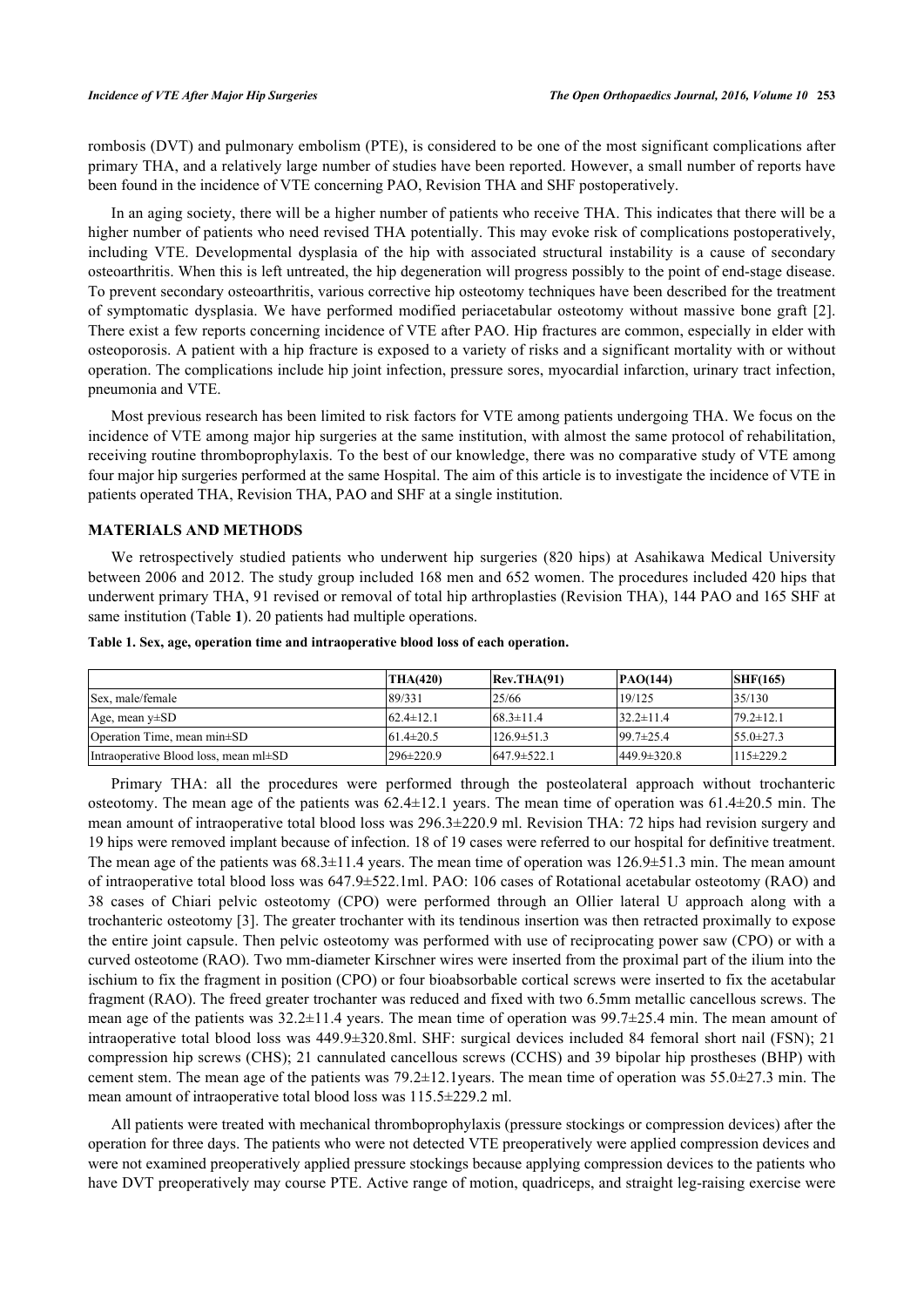encouraged immediately all the cases. All THA patients were allowed to be fully weight-bearing. For the patients who underwent PAO, partial weight-bearing was allowed postoperatively from 2006 to 2009. Since posterior column fractures were observed in several cases, non-weight-bearing walking was initially recommended for the first two weeks after surgery from 2010 to 2012 [\[4](#page-5-3)]. In most cases of Revision THA and SHF, weight-bearing as tolerated was allowed. In some cases weight-bearing avoided for several weeks and patients were encouraged to use a wheelchair postoperatively. No pharmacologic prophylaxis was used postoperatively from 2006 to 2009. Since 2010, patients who were not diagnosed as having renal or hepatic failure or a severe anemia received chemoprophylaxis therapy (Enoxaparin or Edoxaban) with mechanical thromboprophylaxis in this study. Total 306 of 820 patients received chemoprophylaxis therapy. 158 patients received chemoprophylaxis therapy with compression devices and 262 patients received compression device after THA. 19 patients received chemoprophylaxis therapy with compression devices and 72 patients received compression device after Revision THA. 79 patients received chemoprophylaxis therapy with compression devices and 65 patients received compression device after PAO. 14 patients received chemoprophylaxis therapy with compression devices, 36 patients received chemoprophylaxis therapy with pressure stockings, 53 patients received compression and 62 patients received pressure stockings after SHF.

After the operation, we routinely monitored patients for VTE. Multidetector computed tomography (MDCT) scans (768 cases) or ultrasound (52 cases) was performed on all the patients postoperatively for 10-14 days to detect VTE (Figure). Ultrasound was performed on the patients who had an allergy to the contrast media or those who were adolescents.

Preoperatively, we also monitored patient for VTE except 98 of 165 cases SHF by MDCT or ultrasound. Five patients who were detected VTE preoperatively and inserted inferior vena cava (IVC) filters[[5](#page-5-4)] or undergoing antithrombotic therapy were excluded because we focus on the postoperative incidence of VTE in this study.

Approval was obtained from the institutional review board.

#### **Statistical Analysis**

Student`s t-test was used for parametric data and Mann Whitney U test for non-parametric data to make comparisons between the two groups. The chi-squared test was used to make comparisons between the groups for categorical variables. Statistical significance was set at p<0.05. SPSS ver.19 software was used in this study.

# **RESULTS**

The overall incidence of VTE was 12.2% (100 of 820). The incidence of VTE after THA was 13.1% (55 of 420), Revision THA was 13.2% (12 of 91), PAO was 2.1% (3 of 144) and SHF was 18.1% (30 of 165). The incidence of VTE was significantly higher in SHF than in PAO ( $p<0.001$ ). The overall incidence of PTE was 1.5% (13 of 820). The incidence of PTE after THA was 1.2% (5 of 420), Revision THA was 1.1% (1 of 91), PAO was 0% (0 of 144) and SHF was 4.2% (7 of 165). No fatal pulmonary embolism was observed during the study (Table **[2](#page-2-0)**).

|                            | <b>THA(420)</b>            | Rev.THA(91)        | PAO(144)         | SHF(165)    | All(820)                           |
|----------------------------|----------------------------|--------------------|------------------|-------------|------------------------------------|
| VTE.<br>number, $\%$       | $\epsilon$<br>121<br>-12.1 | 122<br>1/2<br>ے. ب | $\sim$<br>J, L.1 | 130<br>18.1 | 100.<br>10 <sub>2</sub><br>$1 + L$ |
| <b>PTE.</b><br>number. $%$ | .                          | 1. 1.1             | IO. O            | 4.2         | 1.3, 1.3                           |

# <span id="page-2-0"></span>**Table 2. Incidence of VTE and PTE.**

The incidence of VTE was significantly higher in SHF than PAO  $(p<0.001)$ 

There was no significant difference between patients after THA with or without a thrombotic event with respect to prosthesis (hybrid: 49 of 343, cementless: 6 of 77,  $p=0.13$ ), diagnosis (OA:52 of 348, ION:2 of 44, RA:0 of 16, nonunion: 1 of 9, p=0.91), between patients after Revsion THA, with respect to operative procedure (revise of prosthesis:10 of 72, removal of prosthesis: 2 of 19, p=0.52), diagnosis (loosening:9 of 45, infection: 3 of 29, instability: 0 of 17, p=0.11), between patients after PAO, with respect to operative procedure (Rotational Acetabular Osteotomy: 3 of 127, Chiari pelvic osteotomy: 0 of 38, p=0.4), between patients after SHF, with aspect to operative procedure (bipolar hip arthoroplasty: 10 of 39, ORIF: 20 of 126,  $p=0.17$ ).

Incident rate of VTE: there was no significant with respect to gender ( $p=0.43$ ), intraoperative blood loss ( $p=0.96$ ), and operating time ( $p=0.22$ ). There was significant difference with respect to age ( $p<0.001$ : 74.1 years in VTE positive and 59.3 years in VTE negative). Of 100 VTE, 67 were located in calf vein, 20 were femoral vein and 13 were pulmonary of embolism (Table **[3](#page-3-0)**). 306 patients received chemoprophylaxis postoperatively (Enoxaparin or Edoxaban).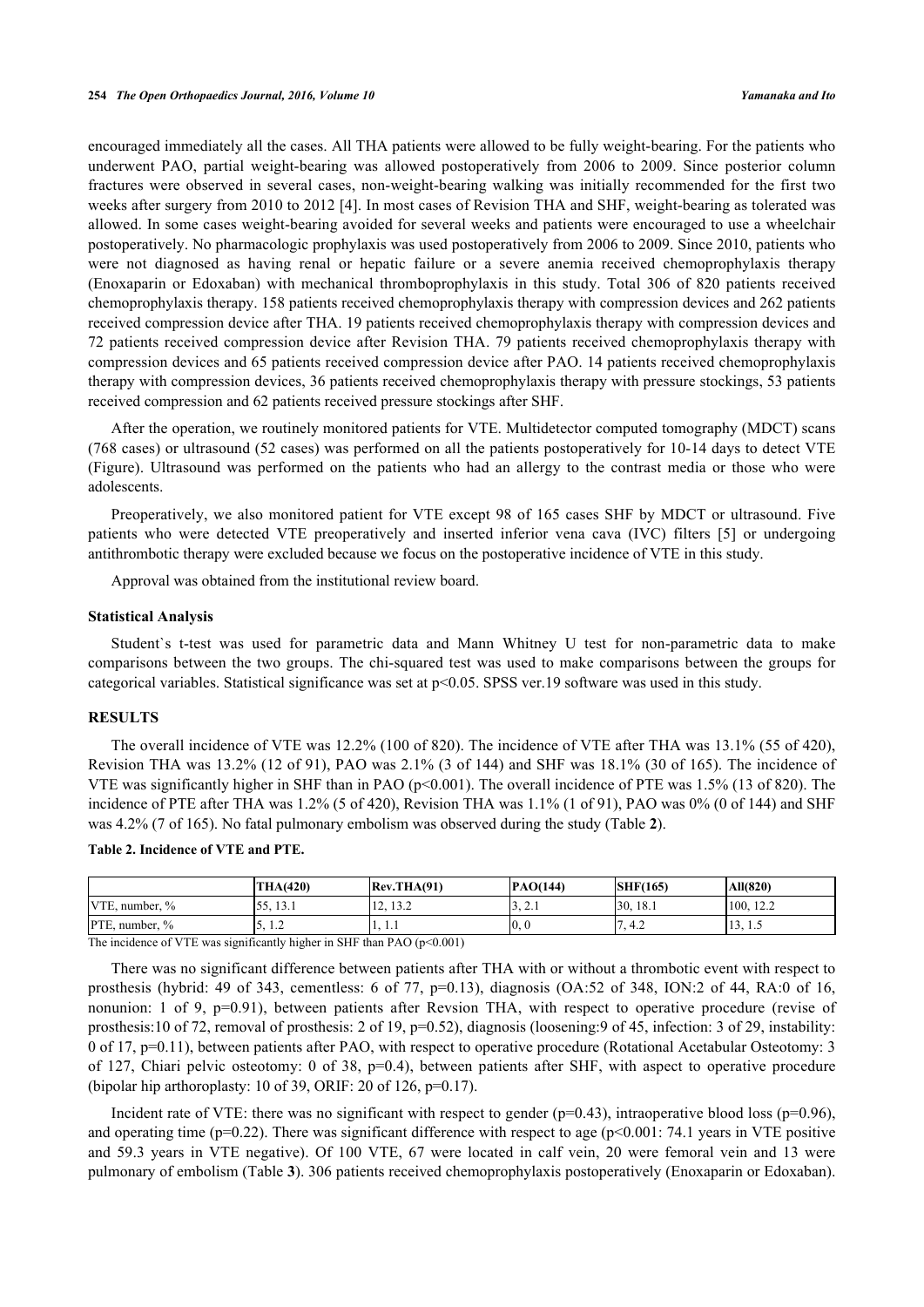In 29 of 306 patients was detected VTE with chemoprophylaxis and in 71 of 514 patients was detected without them. In all cases, there was no significant difference with or without chemopropylaxis (p=0.06) (Table **[4](#page-3-1)**). D-dimer values on postoperative day10 were 11.75±8.5μg/ml. in THA, 12.0±13.9μg/ml. in Revision THA and 7.8±5.8μg/ml. in PAO. Diagnostic sensitivity of 66.1% and specificity of 62.7% using cut off value at 10μg/ml and sensitivity of 35.6% and specificity of 91.2% using cut off value at 20μg/ml. Four patients who underwent MDCT had an asymptomatic dysfunction of the kidney temporally and no other complications associated with MDCT or ultrasound was observed. There was no reported complication associated with chemoprophylaxis.

<span id="page-3-0"></span>**Table 3. Gender, Operation Time, Intraoperative Blood loss and Age with or without VTE.**

|                                      | $VTE(+)$ | <b>VTE</b> (-) | P value |
|--------------------------------------|----------|----------------|---------|
| Gender, male/female                  | 13/87    | 153/567        | 0.46    |
| Operation Time, mean, min            | 70.5     | 174.5          | 0.22    |
| Intraoperative Blood loss, mean, min | 334.2    | 226.2          | 0.96    |
| Age, mean, y                         | 74.1     | 159.3          | < 0.001 |

The incidence of VTE was significantly higher in elder age (p>0.001).

|            | Chemoprophylaxis therapy VTE/total, % | Non-chemoprophylaxis therapy VTE/total, % | P value |
|------------|---------------------------------------|-------------------------------------------|---------|
| <b>THA</b> | 21/158, 13.3                          | $34/262$ , 13.0                           | 0.93    |
| Rev.THA    | 2/19.10.5                             | 10/72, 13.9                               | 0.52    |
| PAO        | 1/79.1.3                              | 2/65, 3.1                                 | 0.43    |
| <b>SHF</b> | 5/50, 10                              | 25/115, 21.7                              | 0.07    |

All 29/306, 9.5 2012 20:306, 9.5 2013 20:306, 9.5 20:306, 9.5 20:306, 9.5 20:306, 9.5 20:306, 9.5 20:306, 9.7 20:306, 9.7 20:306, 9.7 20:306, 9.7 20:306, 9.7 20:306, 9.7 20:306, 9.7 20:306, 9.7 20:306, 9.7 20:306, 9.7 20:3

# <span id="page-3-1"></span>**Table 4. Incidence of VTE with or without chemoprophylaxis therapy.**

# **DISCUSSION**

The present study is, to our knowledge, the largest reported series of hip surgeries at a single institution comparing among procedures that have focused on the risk for VTE. Our study has several limitations. This was a prospective study which lacked a control group. Second, our results are representative only of Asian patients. It may not to be applicable to Caucasian patients. The incidence of VTE in Asian patients with low BMI was traditionally considered to be lower than that in Western patients [\[6](#page-5-5)]. However, recent study has shown the incident of postoperative VTE after THA in East Asian patient is almost same as in Western patients [\[7](#page-5-6)]. Third, we did not examine the potential patientrelated risk factors for VTE. Despite these limitations, we believe our data is worth presentation.

Kang *et al.* reported that the incidence of DVT in East Asian patients after THA was relatively low even without pharmacologic prophylaxis [[8\]](#page-5-7). But they assessed with clinical sign in the patients after operation and then decided whether to proceed with further examination or not. In our experience, monitoring patients for just clinical signs, including pain, tenderness, swelling, erythema in the lower extremity was not a sufficient diagnosis for DVT. Managing of calf vein thrombosis is controversial [[9\]](#page-5-8). But Yun *et al.* reported that asymptomatic DVT in lower extremity can extend to the upper level of vessel and may cause a fatal pulmonary embolism [[10\]](#page-5-9). There might be a potential risk among asymptomatic DVT. In Western countries, pharmacologic prophylaxis has been recommended to prevent DVT and fatal PTE [\[11\]](#page-5-10). But routine use of pharmacologic prophylaxis is controversial in Eastern countries because of the risk of bleeding at the operative site and their belief in low-risk of DVT, compared to in Western countries. In this study, we showed the effective result of pharmacologic prophylaxis on postoperative hip surgeries, especially on SHF.

Zaltz *et al.* reported a total of 1067 patients with periacetabular osteotomy. There were four cases of pulmonary embolus and seven cases of DVT [[12\]](#page-5-11). The crude incidence of clinically symptomatic venous thromboembolism was 9.4 per 1000 procedures. But their reports included six institutes with different postoperative treatment and they counted just clinically symptomatic VTE. In our study, all patients were examined by MDCT or ultrasound and the incidence of VTE after periacetabular osteotomy was lower than in other hip surgeries. Polkowski et al described that the risk of symptomatic DVT associated with PAO is low (1%) with the use of aspirin and mechanical compression prophylaxis [\[13](#page-5-12)]. A younger age, non-invasion of the bone marrow of the femur and our rapid rehabilitation protocol may have affected the results. But congestion of the vessel by deformity of the pelvis and compression of IVC may cause VTE of the proximal femur which is risk factor of PTE. In our case, one of three cases of DVT was proximal.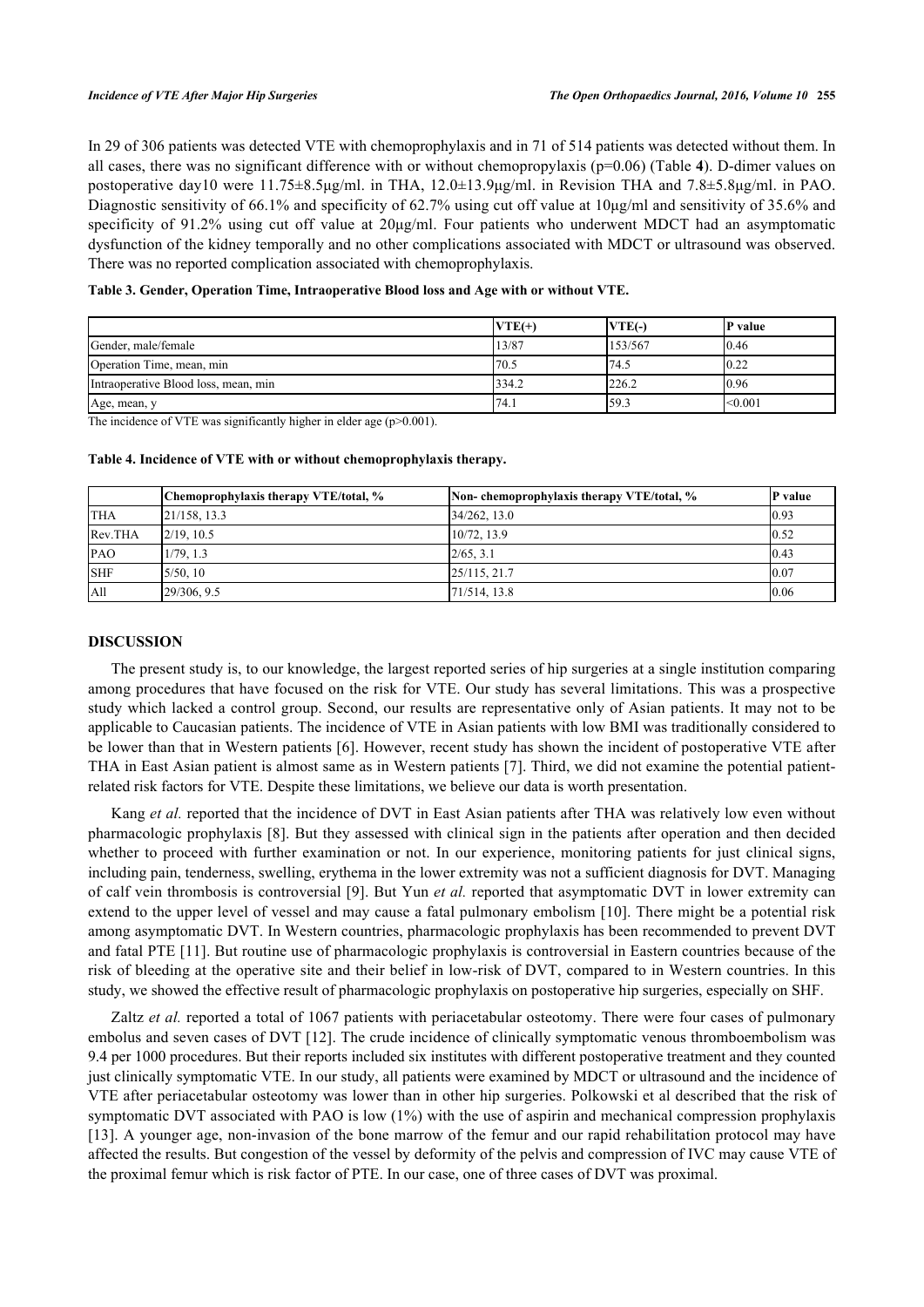

**Fig. (1).** Multidetector computed tomography (MDCT) scans was performed to detect VTE.

Incidence of VTE after SHF was 18.1% and higher than the other operations. Advanced age, vessel damage by trauma, preoperative waiting time of bed rest may affect the high incidence rate. In this study, Chemoprophylaxis therapy was relatively effective in SHF ( $P=0.07$ ). But anemia, hepatic dysfunction, increase of infection rate was reported after chemoprophylaxis therapy. Cautious use of chemoprophylaxis should be needed especially for an elder patient.

We examined 768 of 820 patients by MDCT. Routine screening with MDCT is controversial. MDCT is an invasive examination using contract media. It has been associated with risk of allergic reaction. However, the reliability of ultrasound in assessing VTE depends on the experience of the investigator, especially when assessing calf vein [\[14\]](#page-5-13). Uehara *et al.* reported that VTE was not revealed by ultrasound among the 2 of 6 subjects in whom VTE was detected in the lower extremities after TKA by MDCT [\[15](#page-5-14)]. They concluded that MDCT was the most sensitive modality. But the disadvantage of MDCT is that contrast media is needed as in venography in addition to radiation exposure. They note that this should be taken into account by physicians. We obtained informed consent from the all patients before MDCT was performed. On patient who had an allergy to the contrast media or refused to be examined by MDCT, Ultrasound was performed for detecting VTE by an experienced radiologist.

In conclusion, this study provides precise information by MDCT and Ultrasound on incidence for VTE in patients undergoing hip surgeries who were treated by almost same protocol at a single institution. The results of this data seem to indicate that the incidence of VTE after periacetabular osteotomy is significantly lower than surgery for hip fracture and relatively lower than THA and Revision THA. A younger age and non-invasion of the bone marrow of the femur may have affected the result. Chemoprophylaxis therapy was relatively effective especially on surgery for hip fracture.

# **CONFLICT OF INTEREST**

The authors confirm that this article content has no conflict of interest.

# **ACKNOWLEDGEMENTS**

The authors thank Hiromasa Tanino M.D., Tatsuya Sato M.D., Yasuhiro Nishida M.D. and Jane Weinhaus for their help.